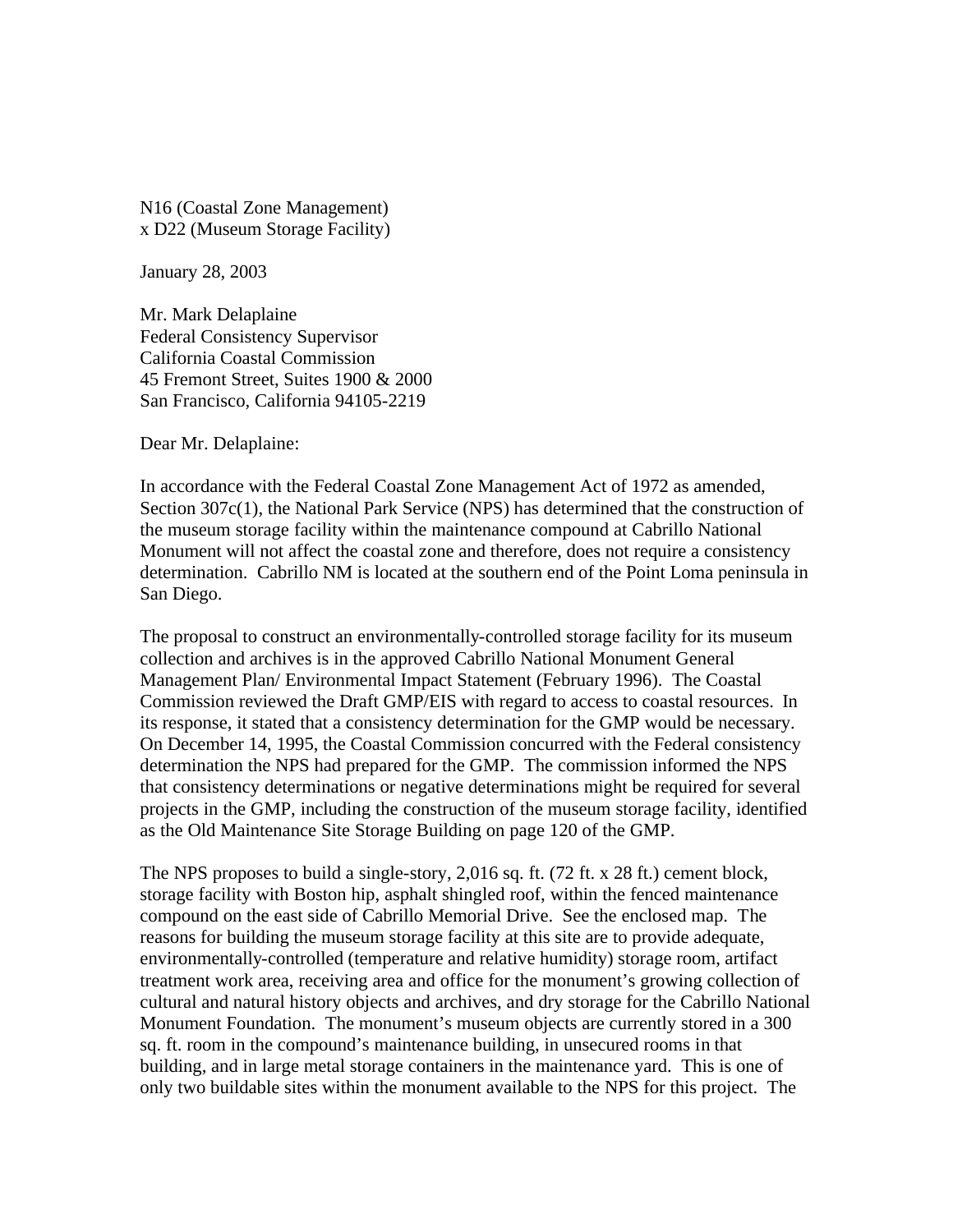site has nearby utilities (water, electricity and telephone) and provides ready access for park staff and researchers.

The NPS has determined that the proposed action, as described above, would occur outside the coastal zone. As defined in Section 304 of the Act, the term "coastal zone" does not include "lands the use of which is by law subject solely to the discretion of or which is held in trust by the Federal government." This section of Point Loma is within the Federal reservation and is wholly owned and operated by the National Park Service, Department of the Interior, and therefore is excluded from the coastal zone.

However, the NPS recognizes that actions outside the coastal zone may affect land or water uses or natural resources along the coast and therefore are subject to the provisions of the Act. Consequently, an analysis of the impacts of the proposed action on the coastal zone was conducted. Building the museum storage facility may have impacts on aesthetics (visual quality), natural resources and traffic.

## Aesthetics (Visual Quality)

Constructing the museum storage facility will not adversely affect the views available to travelers on Cabrillo Memorial Drive (formerly State Highway 209), the only road in and out of the monument. The proposed site is approximately 375 feet east of Cabrillo Memorial Drive, at elevation 350 feet. The height of the building is approximately 15 feet. The elevation of Cabrillo Memorial Drive is 354 feet. The west and north sides of the maintenance compound are partially screened by native vegetation. Visitors will briefly see the new building, along with the existing maintenance building, as they enter and leave the park. Visitors driving, bicycling and walking southward into the park will see the north and west elevations of the new storage facility. However, it will not unduly interfere with the view of the city from the entrance road. Construction of the building will improve the aesthetics of the maintenance compound from the entrance road by eliminating the need for the two large metal storage containers on the north side.

The museum storage facility has been designed to be architecturally similar to the existing maintenance building on the south side of the compound. The storage facility will also have tan-colored, cement block walls, brown trim, a Boston hip roof and tancolored asphalt shingles.

Once constructed, the maintenance yard will be encompassed with a new 6 foot high, black vinyl clad chain-link fence, similar to the nearby Navy security fence. This black fence will help mask the appearance of the compound from Cabrillo Memorial Drive. In addition, native shrubbery will be planted along the fence to soften its visual impact.

## Natural Resources

The site for the museum storage facility is completely within the existing perimeter of the asphalt-paved maintenance yard. The limits of construction may extend a few feet beyond the existing fence line on the north side of the building, and some non-sensitive